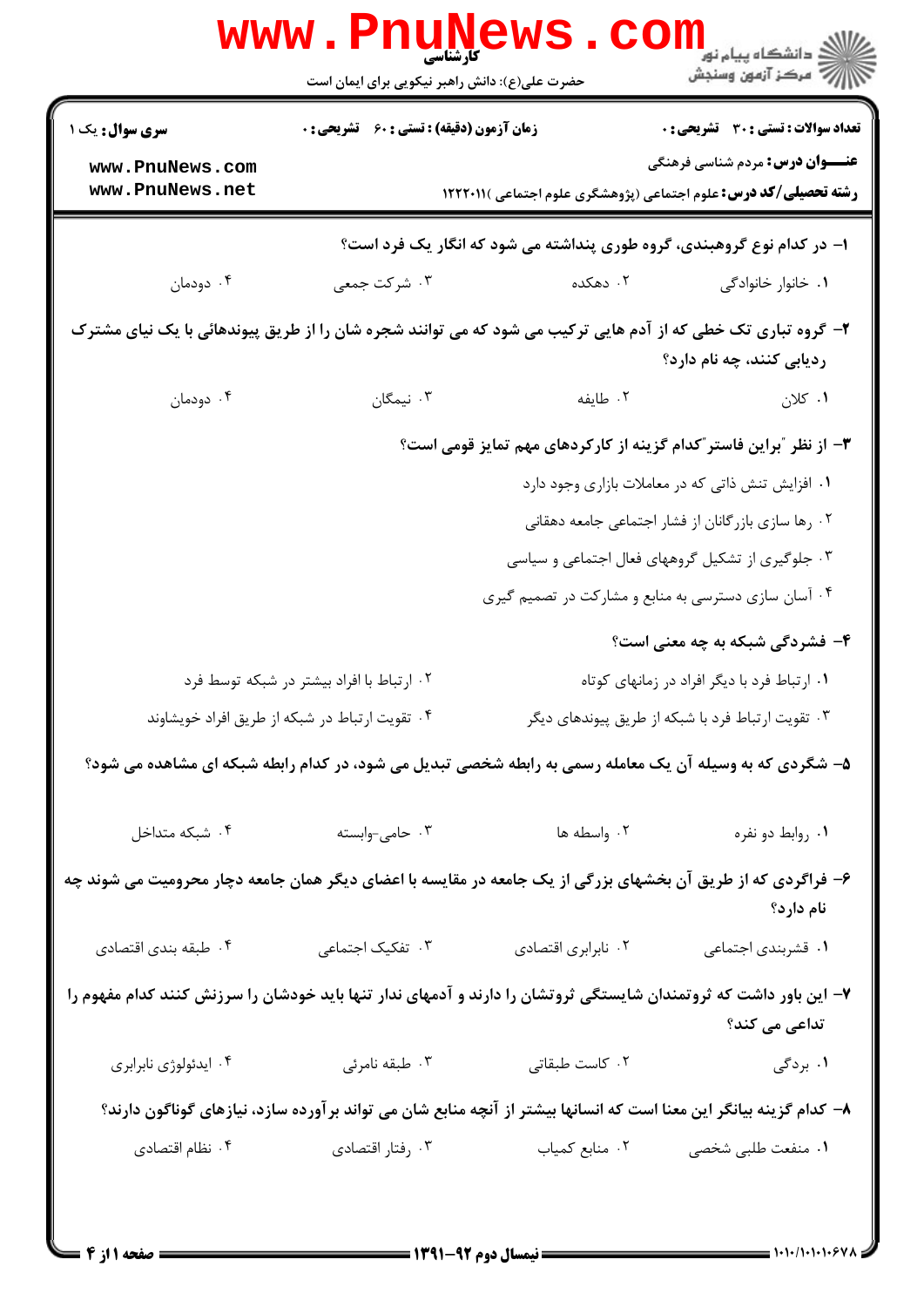|                                                                                                             | <b>www.Pnunews</b><br>حضرت علی(ع): دانش راهبر نیکویی برای ایمان است |                                                                                                            | الاد دانشگاه پيام نور<br>ا <mark>ر</mark> ≫ مرکز آزمون وسنجش |  |  |
|-------------------------------------------------------------------------------------------------------------|---------------------------------------------------------------------|------------------------------------------------------------------------------------------------------------|--------------------------------------------------------------|--|--|
| <b>سری سوال : ۱ یک</b>                                                                                      | <b>زمان آزمون (دقیقه) : تستی : 60 ٪ تشریحی : 0</b>                  |                                                                                                            | <b>تعداد سوالات : تستی : 30 ٪ تشریحی : 0</b>                 |  |  |
| www.PnuNews.com<br>www.PnuNews.net                                                                          |                                                                     | <b>رشته تحصیلی/کد درس:</b> علوم اجتماعی (پژوهشگری علوم اجتماعی )۱۲۲۲۰۱۱                                    | <b>عنـــوان درس:</b> مردم شناسی فرهنگی                       |  |  |
| ۹- از دیدگاه صور تگرایان اقتصادی، انسانها در معاملات به دنبال به حداکثر رساندن چه چیزی هستند؟               |                                                                     |                                                                                                            |                                                              |  |  |
| ۰۴ سود بازاری                                                                                               | ۰۳ مزیت                                                             | ۰۲ دارائیهای مادی                                                                                          | ۰۱ پول                                                       |  |  |
|                                                                                                             |                                                                     | +۱- از نظر ″جان نیوتون″ ، در بررسی رفتار مصرفی، کدام دسته از مردم در خرید اجناس کمتر به مقایسه می پردازند؟ |                                                              |  |  |
| ۰۴ آدمهای ندار                                                                                              | ۰۳ طبقه متوسط پائين                                                 | ٢. طبقه متوسط بالا                                                                                         | ۰۱ ثروتمندان                                                 |  |  |
|                                                                                                             |                                                                     | ۱۱− کدام گزینه جزو  قلمروهای  عمده تحقیقی در تقسیم بندی بررسی های اقتصادی <u>نیست</u> ؟                    |                                                              |  |  |
|                                                                                                             | ۰۲ تنظیم دسترسی به منابع                                            |                                                                                                            | ٠١ تنوع بازارهاي اقتصادي                                     |  |  |
|                                                                                                             | ۰۴ مبادله                                                           |                                                                                                            | ۰۳ تولید                                                     |  |  |
|                                                                                                             |                                                                     | ۱۲– در جوامع صنعتی، متغیر اساسی در یک تمهید تولیدی اقتصادی معمولاً کدام است؟                               |                                                              |  |  |
| ۰۴ ابزار تولید                                                                                              | ۰۳ سرمایه                                                           | ۰۲ کار                                                                                                     | ٠١ منابع طبيعي                                               |  |  |
|                                                                                                             |                                                                     | ۱۳- مبادله ای که در آن تخصیص ثروت در جامعه از طریق پرداخت ها یا خدمات اجباری صورت می گیرد چه نام دارد؟     |                                                              |  |  |
| ۰۴ مبادله پول                                                                                               | ۰۳ مبادله بازاری                                                    | ۰۲ باز توزیع                                                                                               | ۰۱ همیاری                                                    |  |  |
|                                                                                                             |                                                                     | ۱۴– در کدام نوع مبادله زیر، هر یک از طرفین می کوشد تا آنجا که ممکن است کمتر بدهد و بیشتر بگیرد؟            |                                                              |  |  |
| ۰۴ مبادله بازاری                                                                                            | ۰۳ همیاری سر به سر                                                  | ۰۲ همیاری منفی                                                                                             | ٠١ همياري نامحدود                                            |  |  |
|                                                                                                             |                                                                     | ۱۵– قواعدی که در هر جامعه مکانیسم مبادلات را مشخص می کند، چه خوانده می شود؟                                |                                                              |  |  |
| ۰۴ تجربه اقتصادي                                                                                            | ۰۳ نظام اقتصادی                                                     | ٠٢ قوانين بازار                                                                                            | ۰۱ پهنه مبادله                                               |  |  |
|                                                                                                             |                                                                     | ۱۶– با افزایش سطح پیچیدگی اجتماعی کدام وضعیت رخ می دهد؟                                                    |                                                              |  |  |
|                                                                                                             |                                                                     |                                                                                                            | ۰۱ دامنه و تعداد هدفها محدود و مردم متحد می شوند             |  |  |
|                                                                                                             |                                                                     | ۰۲ دامنه هدفها افزایش یافته و مردم متحد یا متفرق می شوند                                                   |                                                              |  |  |
|                                                                                                             |                                                                     |                                                                                                            | ۰۳ رقابت سیاسی کاهش می یابد و مردم متحد می شوند              |  |  |
|                                                                                                             |                                                                     |                                                                                                            | ۰۴ فشارهای سیاسی کاهش می یابد و اتحاد کم می شود              |  |  |
| ۱۷– هنگامی که در جامعه ای، هر فرد یا گروهی در یک زمان به چندین جریان سیاسی رقیب پیوستگی داشته باشد چه رخ می |                                                                     |                                                                                                            |                                                              |  |  |
|                                                                                                             |                                                                     |                                                                                                            | دهد؟                                                         |  |  |
|                                                                                                             | ۰۲ احتمال بروز خشونت بیشتر می شود                                   |                                                                                                            | ٠١ نظم اجتماعي مستحكم تر مي شود                              |  |  |
|                                                                                                             | ۰۴ ناسازگاری منافع افراد و گروهها بوجود می آید                      |                                                                                                            | ۰۳ وابستگی متقابل اجتماعی کاهش می یابد                       |  |  |
|                                                                                                             |                                                                     |                                                                                                            |                                                              |  |  |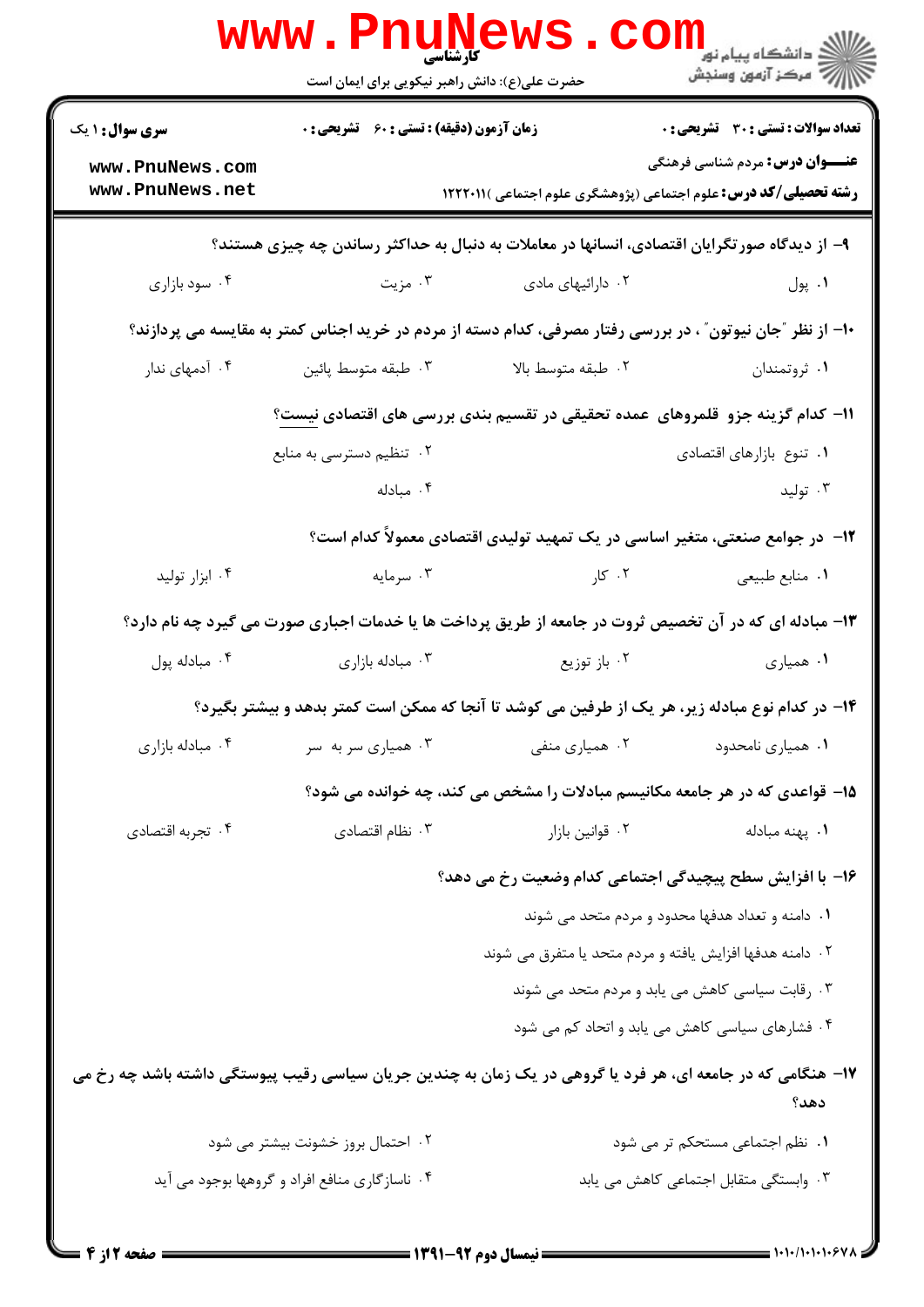|                                                            | www.PnuNews<br>حضرت علی(ع): دانش راهبر نیکویی برای ایمان است |                                                                                                                        | ر دانشگاه پيام نور <mark>− .</mark><br>ار <i>آ</i> مرکز آزمون وسنجش |  |
|------------------------------------------------------------|--------------------------------------------------------------|------------------------------------------------------------------------------------------------------------------------|---------------------------------------------------------------------|--|
| <b>سری سوال : ۱ یک</b>                                     | <b>زمان آزمون (دقیقه) : تستی : 60 ٪ تشریحی : 0</b>           |                                                                                                                        | <b>تعداد سوالات : تستی : 30 ٪ تشریحی : 0</b>                        |  |
| www.PnuNews.com<br>www.PnuNews.net                         |                                                              | <b>رشته تحصیلی/کد درس:</b> علوم اجتماعی (پژوهشگری علوم اجتماعی )۱۲۲۲۰۱۱                                                | <b>عنـــوان درس:</b> مردم شناسی فرهنگی                              |  |
|                                                            |                                                              | 18- كدام گزینه جزو وسایل رسمی نظارت اجتماعی به شمار می آید؟                                                            |                                                                     |  |
| ۰۴ قانون                                                   | ۰۳ فشار اجتماعی                                              | ۰۲ لقب سازی                                                                                                            | ۰۱ طرد و بی اعتنائی                                                 |  |
|                                                            |                                                              | ۱۹- اعمال نفوذ مبتنی برحیثیت شخصی و یا منزلت یک سمَت، چه نامیده می شود؟                                                |                                                                     |  |
| ۰۴ رهبري انتسابي                                           | ۰۳ رهبری اجتماعی                                             | ۰۲ اقتدار                                                                                                              | ۰۱ قدرت                                                             |  |
|                                                            |                                                              | <b>۲۰</b> - آویلیام دیویل و ماروین هریس" جنگ افروزی را چگونه تفسیر می کنند؟                                            |                                                                     |  |
|                                                            | ۰۲ به مثابه برخورد تمدنها با آثار غیر قابل توجیه             |                                                                                                                        | ۰۱ به عنوان بخشی از نظام بشری نظارت بر جمعیت                        |  |
|                                                            | ۰۴ به شکل نوعی قدرت نمائی بین قبائل                          |                                                                                                                        | ۰۳ به منزله ابزاری برای نظام سرمایه داری                            |  |
|                                                            |                                                              | <b>۲۱</b> – این دیدگاه که اسطوره ها را می توان به عنوان انواع نظام های رمزی، از جمله نظام های رمزی جنگی ،جانور شناسی و | <b>کیهان شناسی کشف رمز کرد، از کیست</b> ؟                           |  |
| ۰۴ ار.ار. مارت                                             | ۰۳ ادوارد برنت تايلر                                         | ۰۲ کلیفورد گریتس                                                                                                       | ۰۱ لوی اشتراوس                                                      |  |
|                                                            |                                                              |                                                                                                                        | ۲۲- "آن گرائی" از نگاه "مارت" به چه معنی است؟                       |  |
|                                                            | ۰۲ چند خدا پرستی رایج در بین اقوام اینکاها                   |                                                                                                                        | ۰۱ اعتقاد به یک نیروی شخصی فراطبیعی                                 |  |
| ۰۴ اعتقاد به یک نیروی فرا طبیعی غیرشخصی                    |                                                              | ۰۳ یکتا پرستی فرهنگ های اسلامی،مسیحی و یهودی                                                                           |                                                                     |  |
|                                                            |                                                              | ۲۳- رقصهای باران و جنگ، جزو کدام دسته از مناسک قرار دارند؟                                                             |                                                                     |  |
| ۰۴ مناسک تقویت                                             | ۰۳ مناسک گذر                                                 | ۰۲ پیشبرد دگرگونی                                                                                                      | ۰۱ تقویت گروهی                                                      |  |
|                                                            |                                                              |                                                                                                                        | <b>۲۴</b> - وجه اشتراک کشیشان با شمن ها کدام است؟                   |  |
|                                                            |                                                              | ۰۱ هردو بر اساس یک تاریخ و تقویم مشخص عمل می کنند                                                                      |                                                                     |  |
|                                                            |                                                              |                                                                                                                        | ٠٢ هردو براي كل جامعه برنامه دارند                                  |  |
|                                                            |                                                              | ۰۳ به عنوان میانجی اجتماع و نیروهای فرا طبیعی عمل می کنند                                                              |                                                                     |  |
|                                                            |                                                              |                                                                                                                        | ۰۴ نفوذ هردو بر گروه به توانائی شخصی آنها بستگی دارد                |  |
|                                                            |                                                              |                                                                                                                        | ۲۵– جنبش های تجدید حیات چیست؟                                       |  |
|                                                            |                                                              | ۰۱ کوششهای آگاهانه برای ساخت ایدئولوژی متناسب با نیازهای فرهنگی                                                        |                                                                     |  |
|                                                            |                                                              | ۰۲ حرکتهای اصلاحی سیاست مداران برای تطبیق با وضعیت روز جامعه                                                           |                                                                     |  |
| ۰۳ جنبش هائی به منظور بازگشت به اوج شکوفائی تمدن های پیشین |                                                              |                                                                                                                        |                                                                     |  |
|                                                            |                                                              | ۰۴ تلاش جهت آشتی دادن نیروهای داخلی که هویت جامعه را تهدید می کند                                                      |                                                                     |  |
| = صفحه 3 از 4 ــ                                           |                                                              |                                                                                                                        |                                                                     |  |